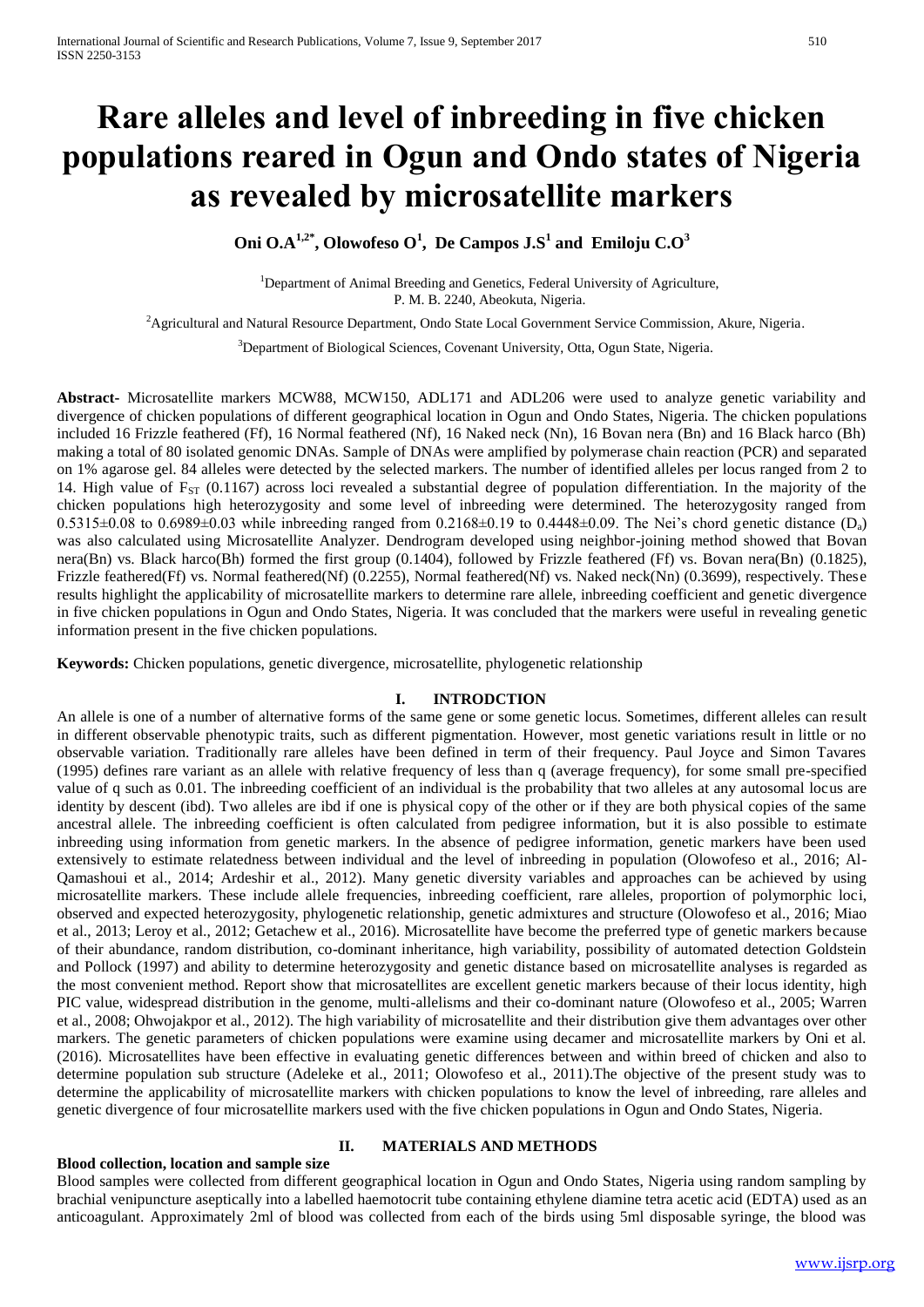transferred to the laboratory for DNA extraction. Analyses were carried out at the Biotechnology centre, Federal University of Agriculture, Abeokuta, Nigeria. The sample size by population were Frizzle feathered (16), Normal feathered (16), Naked neck (16), Bovan nera (16), Black harco (16), respectively, making a total of 80 chicken populations.

#### **DNA isolation, PCR protocol and electrophoresis**

Individual DNA was isolated from chicken blood collected using bench protocol, DNA quality was checked by electrophoresis in a mini gel and quantified using a spectrophotometer based on absorbance at 260nm and 280 nm respectively, each DNA was adjusted to 100 ng/µL. Genotyping of DNA samples at the 4 microsatellite markers were carried out using the isolated DNA from five chicken populations. The sequences of the microsatellite markers were replica of those used by Oni et al. (2016) and coded MCW 150, MCW 88, ADL 206, ADL 171. The microsatellite (MS) PCR component in each micro-PCR tube, contains 1 µL template DNA, 2.5 µL of 10 x PCR buffer, 1 µL of 25 mm dNTP, 2 µL (1 µL forward and 1 µL reverse form) of each pair of primers, 0.2 µL of (5 U/µL) Taq DNA polymerase (enzyme), 2.2 µL of 25 mm/molMg2+ with 16.1 µL sterilised distilled water added. The reaction programme was as follow: initial denaturation (940C, 300 s), 35 cycles of denaturation at (940C, 60 s), annealing temperature ranged between 460C and 550C for 60 s and extension at (720C, 60 s), followed by final extension at (720C, 600 s). The fragments amplified by PCR were separated by gel electrophoresis using 1% agarose gel with a drop of (0.5 µL) ethidium bromide used as staining agent. Exactly 1 µL of mobility marker was place on cellophane paper and 10 µL of amplified products were added, mixed and loaded into capillary well of prepared gel, the buffer used in the gel was 1 x TBE, while 10 µL of PBR322DNA/Msp1 was used as ladder to estimate the size of the amplicons. The electrophoresis lasted for 1 hour at 100 V and 20 mA.

#### **Statistical Analysis**

The microsatellite data obtained with the five chicken populations were analyzed with Microsatellite Analyzer (MSA) Version 4.05 developed by Dieringer and Schlotterer (2003) to obtained allele frequency, allelic richness, unique allele, F Statistic and inbreeding coefficient. The unbiased genetic distances (DN) were also obtained with the use of Microsatellite Analyzer. The results were used to construct the dendrogram by neighbour-joining systematic analysis.

## **Allele size and frequency distribution**

#### **III. RESULTS AND DISCUSSION**

Figures 1 to 4 represented the allele sizes and frequency distribution at the four microsatellite markers used with the five Nigerian chicken populations. 84 alleles were detected by the selected markers. The number of identified alleles per locus ranged from 2 to 14. Six alleles were produced by marker MCW 150 and the allele size ranged from 145 to 155 base pairs (Figure 1). The highest frequency of 0.6667 at 147bp band was observed in Normal feathered chicken population, while Bovan Nera chicken population recorded the lowest of 0.0333 at 145bp band. The bands frequency of 147bp, 149bp and 151bp fragments were similar across Naked neck, Bovan nera and Black harco chicken population. 147bp and 151bp allele were present in all the chicken populations (Frizzle feathered, Normal feathered, Naked neck, Bovan nera and Black harco). The band size of 145bp, 149bp and 153bp were found in Bovan nera. No band was recorded for Frizzle feathered, Normal feathered, Naked neck and Black harco at 145bp, 149bp and 153bp; Frizzle feathered and Naked neck at 155bp. Allele frequencies data for microsatellite MCW 88 were shown in Figure 2. Five alleles were detected by MCW 88 which ranged from 196bp to 204bp. The highest frequency of 0.7857 at 200 bp was observed in Naked neck, while Frizzle feathered and Bovan nera recorded the lowest frequency of 0.0313 at 200 and 202 bp. No band was detected for Normal feathered at band 196bp and 204bp; Naked neck at 196bp and 198bp; Frizzle feathered at 198bp, 202bp and 204bp; Bovan nera and Black harco at 204bp. The bands of 200bp were detected in all the populations. Allele frequency data for the microsatellite ADL 206 were shown in Figure 3. ADL 206 amplified 5 alleles which ranged from 184bp to 204bp. The Frizzle feathered recorded the highest frequency of 0.8077at 184bp, while the lowest frequency of 0.0416 was recorded at 200bp by Normal feathered chicken population. The bands of 184bp and 186bp were detected in Frizzle feathered; 184bp, 200bp and 202bp were detected in Normal feathered; 202bp and 204bp were detected in Naked neck; 184bp, 202bp and 204bp were detected in Bovan nera; while 184bp, 200bp, 200bp and 204bp were detected in Black harco. No band was detected for Frizzle feathered at 200bp, 202bp and 204bp; Normal feathered at 186bp and 204bp; Naked neck at 184bp, 186bp and 200bp; Bovan nera at 186bp and 200bp; Black harco at 186bp. The allele frequencies determined for microsatellite ADL 171 are shown in Figure 4. For ADL 171, there were 14 alleles which range from 180bp to 204bp. Allele frequency was greatest at 0.5385 for Naked neck chicken population at 190bp. The lowest frequency of 0.03125 was observed in Bovan nera at 202bp and 204bp. No band was observed at 180bp, 182bp, 184bp, 186bp, 188bp, 189bp, 190bp and 192bp for Frizzle feathered; 189bp, 190bp, 192bp and 202bp for Normal feathered; 180bp, 182bp, 184bp, 194bp, 196bp, 198bp, 200bp, 202bp and 204bp for Naked neck; 180bp, 182bp, 184bp, 186bp, 188bp, 189bp, 190bp and 194bp for Bovan nera; 180bp, 182bp, 184bp, 186bp, 188bp, 189bp, 190bp, 192bp and 194bp for Black harco.

### **Rare/Unique alleles**

Tables1-4 shows the observed alleles unique to certain populations. A total of 10 unique alleles were observed. For Bovan nera, a total of 2 unique alleles were observed in MCW 150 (Table 1). Table 2 shows 2 unique alleles in MCW 88, 1 unique alleles each was observed in Normal feathered and in Naked neck. In ADL 206, only 1 unique allele was observed in Frizzle feathered (Table 3). The Normal feathered had 3 unique alleles in ADL 171, while Naked neck had 2 unique alleles also in ADL 171 (Table 4). Consequently, unique alleles could be of importance in the improvement of future strategies towards genetic typing and line identification most especially if occur in relatively high frequency as earlier reported by Toro *et al.* (2006). It was also pointed out by Wimmers *et al.* (2000) that unique alleles could be utilized as population fingerprint even at one allele per locus. The total number of unique alleles in this study is lower than the numbers (13) reported by Roushdy *et al.* (2008) for Egyptian Fayoumi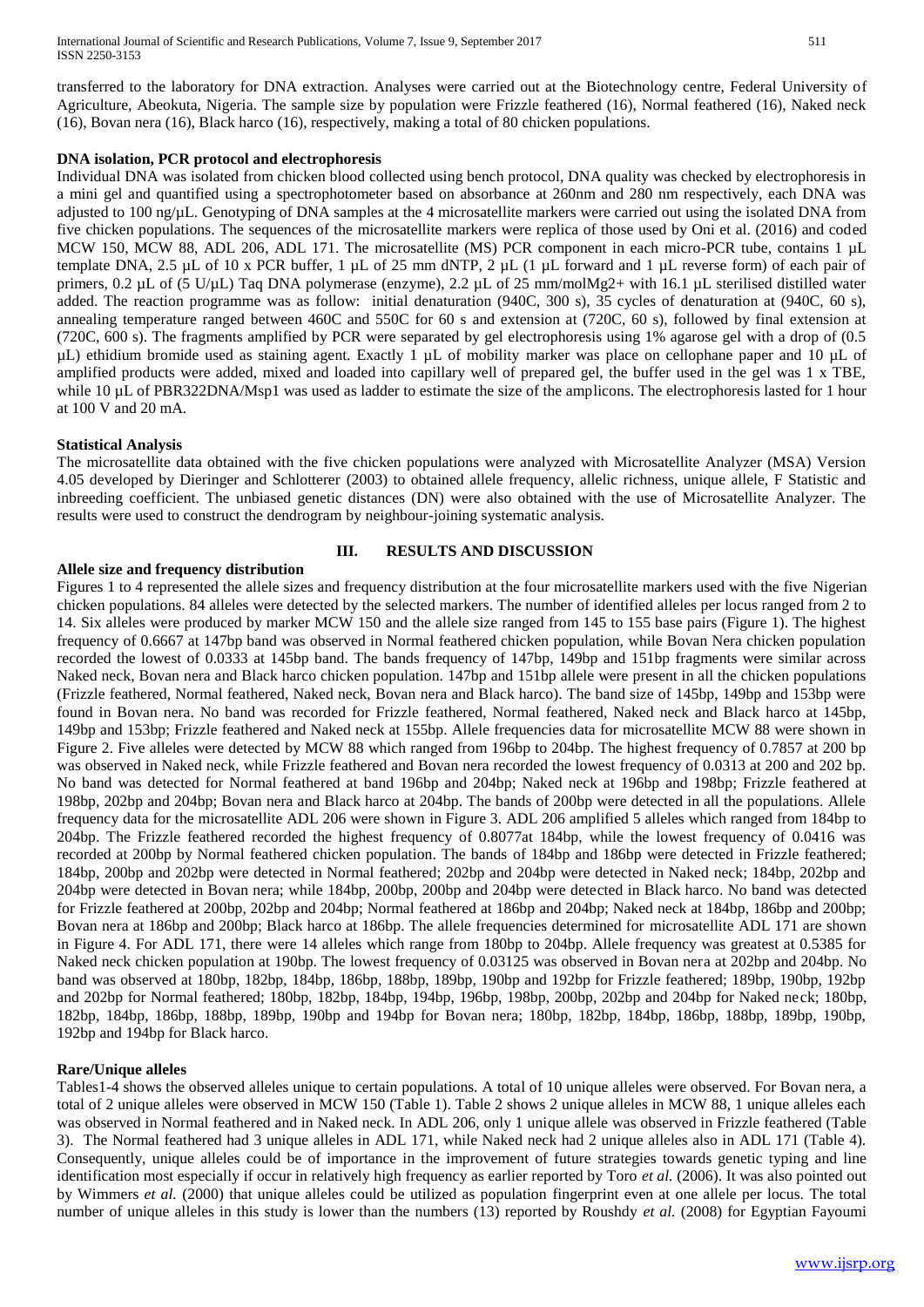native breed with six microsatellite markers. Such differences could be attributed to differences in sample size as well as characteristics of microsatellite markers employed. Hillel *et al.* (2003) reported a proportion of rare alleles greater than 10%. Olowofeso *et al.* (2016) also detected 20.29% rare alleles in Nigerian chicken populations confirming the suitability of microsatellite markers in detecting rare alleles in chicken populations. In this studied, 33.33% rare alleles were detected indicating that the four microsatellite markers were suitable for detecting rare alleles in chicken populations, highest number of rare alleles was observed in Normal feathered chicken and can be selected for increased production ahead of other chicken populations examined.

#### **F Statistics**

Table 6 reveals the values of global  $F_{ST}$ ,  $F_{IT}$ ,  $F_{IS}$ ,  $G_{ST}$  and  $N_m$  over all loci considered in this study. The mean value of correlation of genes of different individuals in the same population ( $F_{ST}$ ) was 0.1667 $\pm$ 0.04; the correlation of genes within individual over the all population ( $F_{IT}$ ) had a mean value of 0.4549±0.09, while correlation of genes within individuals within population ( $F_{IS}$ ) had a mean value of  $0.3509\pm0.10$ . The mean value of  $F_{ST}(0.1677)$  across loci revealed a substantial degree of population differentiation. Genetic differentiation (G<sub>ST</sub>) and gene flow rate/migration rate (N<sub>m</sub>) had a mean value of 0.1778±0.03 and 1.2632±0.44, respectively. The highest value of 0.2284 was observed in  $F_{ST}$  at locus MCW 88, while the lowest value of 0.0880 was detected in locus MCW 150. The highest value of 0.6994 was detected in  $F_{IT}$  at locus ADL 206, while the lowest value of 0.2572 was seen in locus ADL 171. Locus ADL 206 had the highest value of 0.6117 at  $F_{IS}$  while locus ADL 171 had the lowest value of 0.1514 at  $F_{IS}$ . G<sub>ST</sub> values recorded ranged from 0.1075 at locus MCW 150 to 0.2424 at locus ADL 206 and N<sub>m</sub> values ranged from 0.8446 in locus MCW 88 to 2.5909 in locus MCW 150, respectively. This studied shows that migration rate  $(N_m)$  depends mainly on F values and a lower value of F brings about higher value of  $N<sub>m</sub>$  or vice versa. Gene flow occurred among chicken populations because the calculated migrant rate for each marker across population was more than zero. High value of fixation indices ( $F_{IT}$  and F<sub>IS</sub>) observed indicates that inbreeding occurs within these chicken populations.

#### **Inbreeding coefficient (Fis)**

Table 7 shows the value of inbreeding coefficient  $(F_{is})$  using four microsatellite loci. The highest mean value of potential inbreeding of 0.4448±0.09 was observed in Frizzle feathered population, while the lowest mean value of 0.2168±0.19 was observed in Black harco population. The Fis value detected in the Normal feathered, Naked neck and Bovan nera chicken populations were  $0.4105\pm0.22$ ,  $0.2954\pm0.04$ ,  $0.3406\pm0.18$ , respectively. The inbreeding coefficient (F<sub>is</sub>) which suggested the potential reduction in heterozygosity due to non-random mating and may serve as an indication of inbreeding within the population. In the present study, the Fis value was detected in all the chicken populations. This indicated that inbreeding occur the population sampled, resulting in more related bird than expected. The inbreeding could be partly due to the fact that the chicken populations in this study have been subjected to some form of selection over time or partly due to maternal effect.

#### **Heterozygosity** (H<sub>S</sub>)

Table 9 shows the gene diversity in the five chicken populations which reflected the heredity and mutation of loci in each group. The highest value of 0.6989±0.03 was observed in Bovan nera. This was followed by Black harco, Normal feathered, Frizzled feathered and Naked neck with values of  $0.6976\pm0.02$ ,  $0.6147\pm0.09$ ,  $0.5450\pm0.10$  and  $0.5315\pm0.08$ , respectively. The mean values across populations ranged from  $0.5497\pm0.08$  in ADL 206 to  $0.7543\pm0.04$  in ADL 171. The highest value of 0.8730 was observed in Normal feathered in locus ADL 171, while the lowest value of 0.3185 was observed in Frizzle feathered in locus ADL 206. Considering the number of allele, markers, high heterozygosity and level of inbreeding within the chicken populations it means that the markers were useful in revealing genetic information present in these chicken populations.

#### **Genetic distance and phylogenetic relationship**

The Nei's chord genetic distance was presented in Table 8. The smallest genetic distance was obtained between Bovan nera vs. Black harco (0.1404) while the largest genetic distance was found between Normal feathered vs. Naked neck (0.3699). Bovan nera vs. Frizzle feathered and Frizzle feathered vs. Normal feathered had genetic distance of 0.1825 and 0.2255, respectively. Using these distances obtained, the dendrogram (Figure 5) was constructed using the neighbour-joining method. In the dendrogram, Bovan nera and Black harco formed the first clustered group with the smallest genetic distance and have the smallest measure of relatedness, followed by Frizzle feathered and Normal feathered and Naked neck respectively. Naked neck was the most distantly related among the examined chicken.

#### **IV. CONCLUSION**

The results of this research confirm the usefulness of microsatellite markers for the research of genetic variation and divergence in five chicken populations. Although, only a small number of microsatellite markers were used, relatively reliable results were obtained that is markers were useful in revealing genetic information present in the five chicken populations. This study revealed the level of inbreeding, proportion of rare alleles (33.33%) and common alleles (66.67%) present in the chicken. The inbreeding coefficient in the chicken ranged from -0.0276 in Bovan nera population detected by ADL 171 to 0.8511 in Normal feathered population revealed by ADL 206, some of the markers produce negative value within the chicken populations but the fixation index  $(F_{1S})$  of other markers were greater than zero, an indication that inbreeding occur in the five chicken populations. Normal feathered chicken has the highest number of rare alleles and can be selected for increase production. All the microsatellite markers were effective in detecting rare alleles but ADL 171 was more promising in detecting rare alleles. The information on heterozygosity levels, rare alleles and inbreeding coefficient for individual/populations can be used to design breeding programmes which will maximize the genetic variation in successive generation.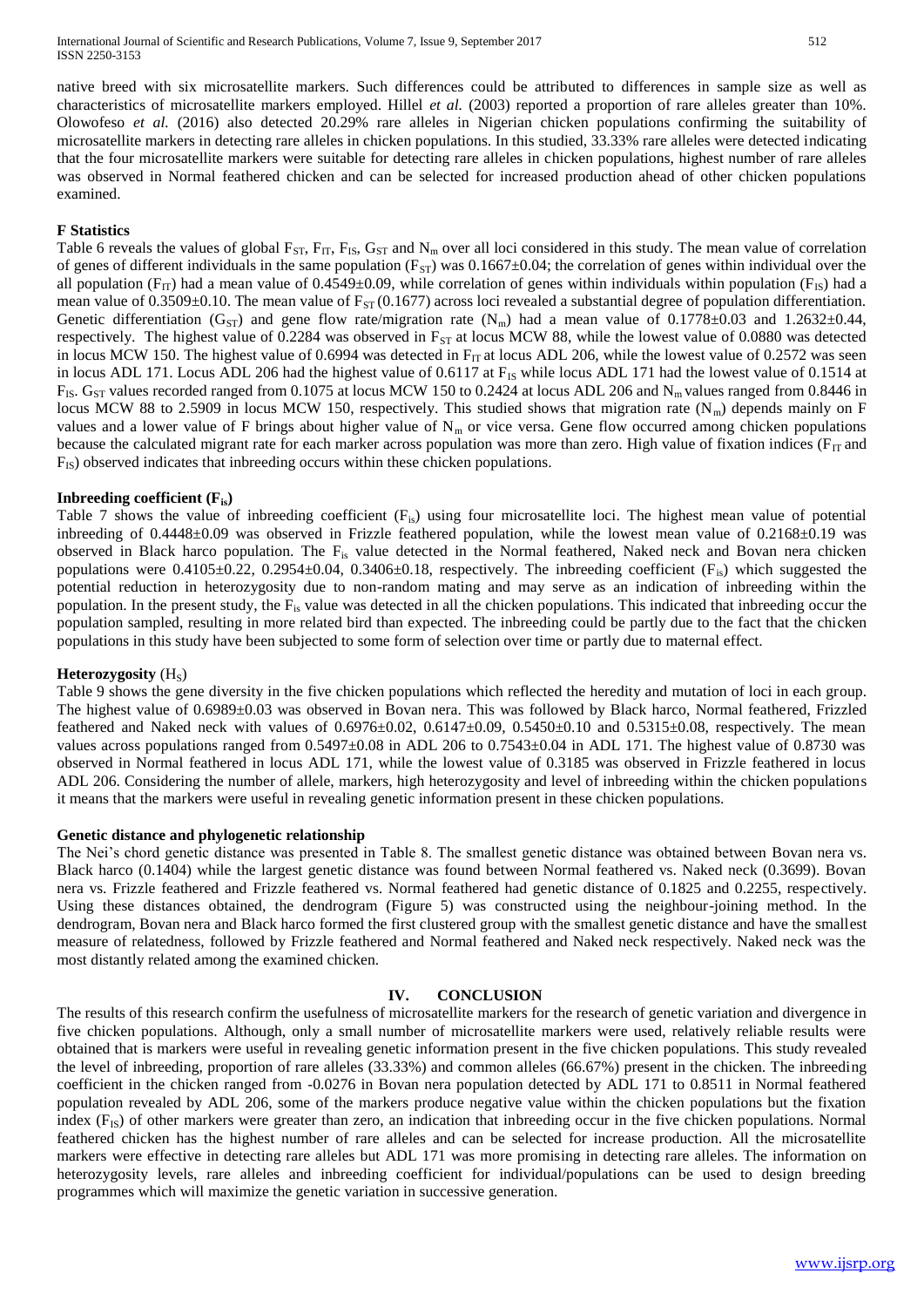#### **REFERENCES**

- 1. Adeleke MA, Peter SO, Ozoje MO, Ikeobi CON, Adebambo AO, Olowofeso O, Bamgbose AM and Adebambo OA. A preliminary screening of genetic lineage of Nigerian local chickens based on blood protein polymorphisms. Animal Genetic Resource 2011; 48: 23-28.
- 2. Al-Qamashoui B, Mahgoub O, Kadim I and Schlecht E. Towards Conservation of OmaniLocal Chicken: Phenotypic characteristics, management practices and performance traits. Asian-Australasian Journal of Animal Science 2014; 27(6): 767-777.
- 3. Ardeshir Bahmanimehr, Ghafar Eskandari and Mohammed Pakizeh. Estimation of Genetic parameters and inbreeding effects of Economic Traits in native chicken under short term selection. Life Science Journal 2012; 9(4): 1635-1638.
- 4. Dieringer D and Schotterer C. Microsatellite Analyser (MSA): a platform independent analysis tool for large microsatellite data sets. Molecular Ecology 2003; 3: 167 -169.
- 5. Getachew Bekele, Kefelegn Kebede and Negassi Ameha. Study of indigenous chicken production system in Bench Maji Zone, South Western Ethiopia. Global Journal of Science Frontier Research 2016; 16(2): 2249-4626.
- 6. Goldstein DB, and Pollock DD. Launching microsatellite: a review of mutation processes and methods of phylogenetic inference. Journal of Heredity 1997; 88: 335-342.
- 7. Hillel J, Groenen MAM, Tixer-Biochard M, Korol AB, David L, Kirzhner VM, Burke T, Barre-Dirie A, Crooijmans RPMA, Elo K, Feldman MW, Freidlin PJ, Maki-Tanila A, Ortwijin M, Thomson P, Vignal A, Wimmers K and Weigend S. Biodiversity of 52 chicken populations assessed by microsatellite typing of DNA pools*.* Genetics Selection Evolution 2003; 35: 533-557.
- 8. Leroy G, Kayang BB, Youssao IA, Yapi-Gnaore CV, Osei-Amponsah R, Loukou NE, Fotsa JC, Benabdeljelil K, Bed'hom B, Tixier-Boichard M and Rognon X. Gene diversity, agroecological structure and introgression patterns among village chicken populations across North, West and Central Africa. BMC Genetics 2012; 13: 34.
- 9. Miao YW, Peng MS, Wu GS, Ouyang YN, Yang ZY, Yu N, Liang JP, Pianchou G, Beja Pereira A, Mitra B, Palanichamy MG, Chaudhuri TK, Shen YY, Kong QP, Murphy RW, Yao YG and Zhang YP. Chicken domestication: an updated perspective based on mitochondrial genomes. Journal of Heredity 2013; 110:277-282.
- 10. Ohwojakpor O, Olowofeso O, Adebambo OA and Onagbesan OM. Genetic diversity of chicken populations in South-South region of Nigeria using microsatellite markers. Egyptian Poultry Science 2012; 32(II): 263-271.
- 11. Olowofeso O, Wang JY, Dai GJ, Yang Y, Mekki DM and Musa HH. Measurement of genetic parameters within and between Haimen chicken populations using microsatellite markers*.* International Journal of Poultry Science 2005; 4(3): 143-148.
- 12. Olowofeso O, Ladipo KO and Ojo KS. Comparative laying performance and economy of production of two layer chicken genotype in phase I of production in South-West Nigeria. *In: Proceeding of the 36th Annual Conference of Nigeria Society for Animal production,* (Theme: Value reorientation in animal production: A key to national food security and stable economy), University of Abuja/Raw Material Research and development Council, Abuja, Nigeria, March 2011; 13-16, 25-28.
- 13. Olowofeso O, Wheto M, Durosaro SO, Bankole KO, Adepoju DA and Folarin OV. Combined exclusion probability of ten microsatellite markers used with Nigerian chicken populations. European International Journal of Science and Technology 2016; 5(4): 1-12.
- 14. Oni OA, Olowofeso O, Ikeobi CON, Sogunle MO, Durosaro SO and Sanda AJ. Comparison of the Effectiveness of decamer and microsatellite markers with chicken populations in Ogun and Ondo States, Nigeria. European Journal of Science and Technology 2016; 5(2): 1-13.
- 15. Paul Joyce and Simon Tavares. The distribution of rare alleles. Journal of Mathematical Biology 1995; 33: 602-618.
- 16. Roshdy TMA, Tantawi SAS and Swefy EOH. Genetic characterization among Fayoumi breed using microsatellite markers. Egypt Poultry Science 2008; 4(28): 1287-1301.
- 17. Toro MA, Fernandiz J and Caballero A. Scientific based for policies in conservation of farm animal genetic resources. *Proceedings of the 8th World Congress on Genetics applied to Livestock Production, Aug. 13-18,* Belo Horizonte, MD Brazil 2006; 10-17pp.
- 18. Warren RE, Ensor VM, O'Neill P, Butter V, Taylor J, Nye K, Harvey M, Livermore DM, Woodford N and Hawky PM. Imported chicken meat as a potential source of quinolone resistant Escherichia coli producing extended-spectrum β-Lactamases in UK. Journal of Antimicrobial Chemotherapy, 2008; 61: 504-508.
- 19. Wimmers K, Ponsukili S, Hardge T, Valle-Zarate A, Mathur PK and Horst P. Genetic distinctness of African, Asian and South American local chickens*.* Animal Genetics, 2000; 31: 159-165.

#### AUTH0RS

**First Author1,2:** Oni O.A, **oni\_ade149@yahoo.com**

**Second Author<sup>1</sup> :** Olwofeso O, **[olowofesoo@funaab.edu.ng](mailto:olowofesoo@funaab.edu.ng)**

**Third Author<sup>1</sup> :** De Campos J.S<sup>1</sup> , **johndecampos@yahoo.fr**

**Fourth Author<sup>3</sup> :** Emiloju C.O<sup>3</sup> , **opeyemi.emiloju@gmail.com**

**Correspondence Author1,2\* :** Oni O.A, **oni\_ade149@yahoo.com**



**MCW 150**

Figure 1: Allele size (bp) and allele frequencies distribution produced by MCW 150 in five chicken populations in Ogun **and Ondo States, Nigeria.**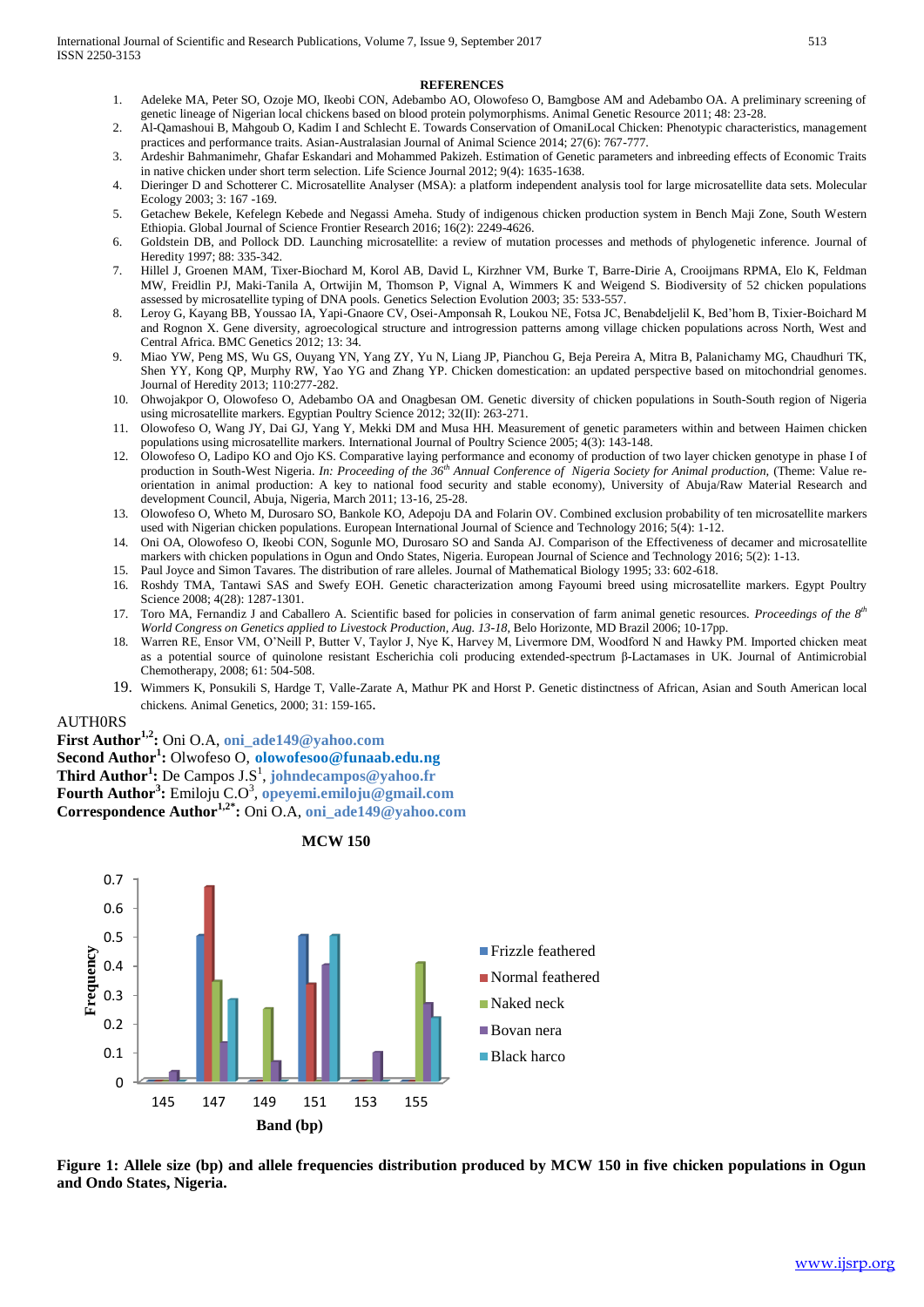

**Figure 2: Allele size (bp) and allele frequencies distribution produced by MCW 88 in five chicken populations in Ogun and Ondo States, Nigeria.** 



**Figure 3: Allele size (bp) and allele frequencies distribution produced by ADL 206 in five chicken populations in Ogun and Ondo States, Nigeria.**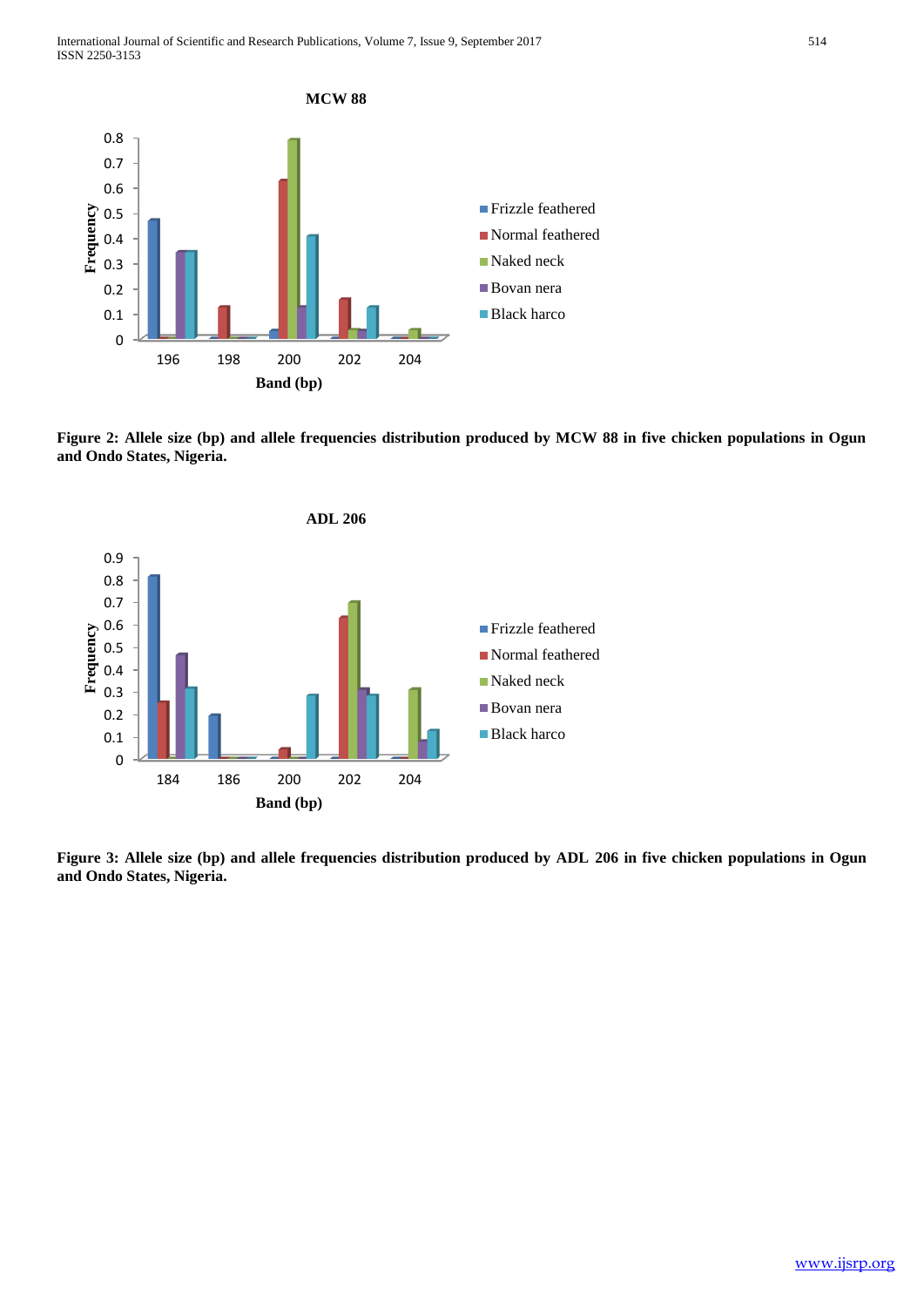

**Figure 4: Allele size (bp) and allele frequencies distribution produced by ADL 171 in five Nigerian chicken populations in Ogun and Ondo States, Nigeria.**



**Figure 5: Dendrogram based on Da-values of microsatellites data (using the minimum distance clustering method) and the numbers at the branch represents measure of relatedness**

| Table 1: Rare/Unique alleles (bold values) produced by MCW 150 in five Nigerian chicken populations in Ogun and |                      |  |  |
|-----------------------------------------------------------------------------------------------------------------|----------------------|--|--|
|                                                                                                                 | Ondo states, Nigeria |  |  |

|                    |                   | $\sigma$ <i>nao</i> baatoo, $\sigma$ |        |            |              |
|--------------------|-------------------|--------------------------------------|--------|------------|--------------|
| Band/fragment size | Frizzle feathered | Normal feathered                     | Naked  | Bovan nera | <b>Black</b> |
|                    |                   |                                      | neck   |            | harco        |
| 145                | 0.0000            | 0.0000                               | 0.0000 | 0.0333     | 0.0000       |
| 147                | 0.5000            | 0.6667                               | 0.3434 | 0.1333     | 0.2813       |
| 149                | 0.0000            | 0.0000                               | 0.2500 | 0.0667     | 0.0000       |
| 151                | 0.5000            | 0.3333                               | 0.0000 | 0.4000     | 0.5000       |
| 153                | 0.0000            | 0.0000                               | 0.0000 | 0.1000     | 0.0000       |
| 155                | 0.0000            | 0.0000                               | 0.4063 | 0.2667     | 0.2188       |

**Table 2: Rare/unique alleles (bold values) produced by MCW 88 in five Nigerian chicken populations in Ogun and Ondo** 

|                    |                   | states, Nigeria |            |            |                    |
|--------------------|-------------------|-----------------|------------|------------|--------------------|
| Band/fragment size | Frizzle feathered | Normal          | Naked neck | Bovan nera | <b>Black Harco</b> |
|                    |                   | feathered       |            |            |                    |
| 196                | 0.4688            | 0.0000          | 0.0000     | 0.3438     | 0.3438             |
| 198                | 0.0000            | 0.1250          | 0.0000     | 0.0000     | 0.0000             |
| 200                | 0.0313            | 0.6250          | 0.7857     | 0.1250     | 0.4063             |
| 202                | 0.0000            | 0.1563          | 0.0357     | 0.0313     | 0.1250             |
| 204                | 0.0000            | 0.0000          | 0.0357     | 0.0000     | 0.0000             |

**Table 3: Rare/Unique alleles (bold values) produced by ADL 206 in five Nigerian chicken populations in Ogun and Ondo states, Nigeria**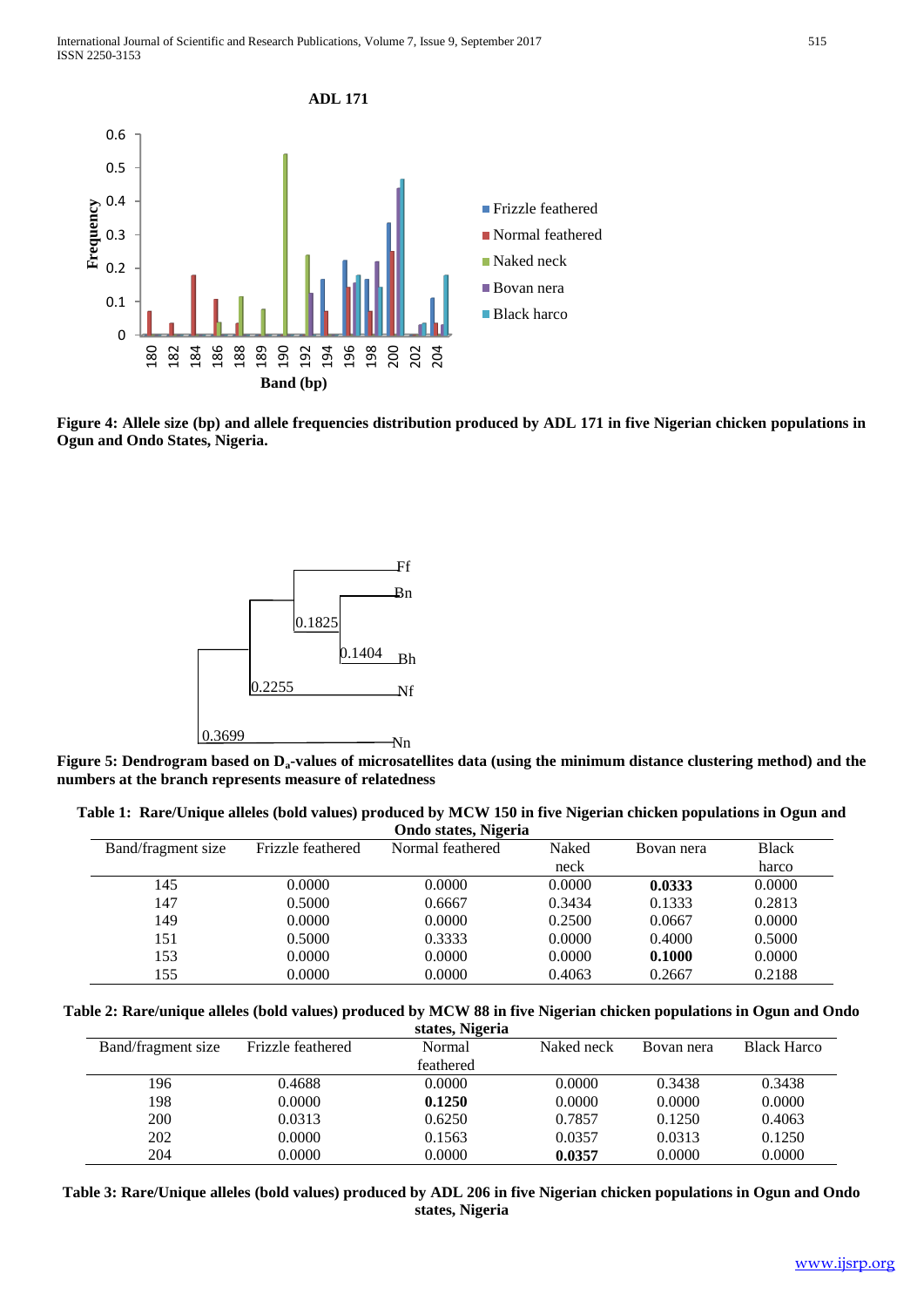International Journal of Scientific and Research Publications, Volume 7, Issue 9, September 2017 516 ISSN 2250-3153

| Band/fragment size | Frizzle feathered | Normal feathered | Naked neck | Bovan nera | <b>Black Harco</b> |
|--------------------|-------------------|------------------|------------|------------|--------------------|
| 184                | 0.8077            | 0.2500           | 0.0000     | 0.4615     | 0.3125             |
| 186                | 0.1923            | 0.0000           | 0.0000     | 0.0000     | 0.0000             |
| 200                | 0.0000            | 0.0416           | 0.0000     | 0.0000     | 0.2813             |
| 202                | 0.0000            | 0.6250           | 0.6923     | 0.3077     | 0.2813             |
| 204                | 0.0000            | 0.0000           | 0.3077     | 0.0769     | 0.1250             |

| Table 4: Rare/Unique alleles (bold values) produced by ADL 171 in five Nigerian chicken populations in Ogun and Ondo |  |  |  |
|----------------------------------------------------------------------------------------------------------------------|--|--|--|
|----------------------------------------------------------------------------------------------------------------------|--|--|--|

| <b>States, Nigeria</b> |                   |                  |            |            |              |  |  |
|------------------------|-------------------|------------------|------------|------------|--------------|--|--|
| Band/fragment size     | Frizzle feathered | Normal feathered | Naked neck | Bovan nera | <b>Black</b> |  |  |
|                        |                   |                  |            |            | harco        |  |  |
| 180                    | 0.0000            | 0.0714           | 0.0000     | 0.0000     | 0.0000       |  |  |
| 182                    | 0.0000            | 0.0357           | 0.0000     | 0.0000     | 0.0000       |  |  |
| 184                    | 0.0000            | 0.1786           | 0.0000     | 0.0000     | 0.0000       |  |  |
| 186                    | 0.0000            | 0.1071           | 0.0385     | 0.0000     | 0.0000       |  |  |
| 188                    | 0.0000            | 0.0357           | 0.1154     | 0.0000     | 0.0000       |  |  |
| 189                    | 0.0000            | 0.0000           | 0.0769     | 0.0000     | 0.0000       |  |  |
| 190                    | 0.0000            | 0.0000           | 0.5385     | 0.0000     | 0.0000       |  |  |
| 192                    | 0.0000            | 0.0000           | 0.2380     | 0.1250     | 0.0000       |  |  |
| 194                    | 0.1667            | 0.0714           | 0.0000     | 0.0000     | 0.0000       |  |  |
| 196                    | 0.2222            | 0.1427           | 0.0000     | 0.1563     | 0.1786       |  |  |
| 198                    | 0.1667            | 0.0714           | 0.0000     | 0.2188     | 0.1429       |  |  |
| 200                    | 0.3333            | 0.2500           | 0.0000     | 0.4375     | 0.4642       |  |  |
| 202                    | 0.0000            | 0.0000           | 0.0000     | 0.0313     | 0.0357       |  |  |
| 204                    | 0.1111            | 0.0375           | 0.0000     | 0.0313     | 0.1786       |  |  |

#### **Table 6: F Statistics value for all loci and gene flow/migrant rate**

| Locus          | $F_{ST}$          | $\mathbf{F}_{\mathbf{r}\mathbf{r}}$ | Гтс               | $\mathrm{G}_{\mathrm{ST}}$ | $N_{m}$      |
|----------------|-------------------|-------------------------------------|-------------------|----------------------------|--------------|
| <b>MCW</b> 150 | 0.0880            | 0.4272                              | 0.3719            | 0.1075                     | 2.5909       |
| <b>MCW 88</b>  | 0.2284            | 0.4357                              | 0.2686            | 0.2295                     | 0.8446       |
| ADL 206        | 0.2258            | 0.6994                              | 0.6117            | 0.2424                     | 0.8591       |
| <b>ADL</b> 171 | 0.1245            | 0.2572                              | 0.1514            | 0.1319                     | 0.7580       |
| $X+SEM$        | $0.1667 \pm 0.04$ | $0.4549 \pm 0.09$                   | $0.3509 \pm 0.10$ | $0.1778 \pm 0.03$          | $.2632+0.44$ |

#### **Table 7: Level of inbreeding (Fis) in the five Nigerian chicken populations as revealed by four microsatellite markers** Populations

| Locus          |                   |                  |               |                   |                   |
|----------------|-------------------|------------------|---------------|-------------------|-------------------|
|                | Frizzle feathered | Normal feathered | Naked neck    | Bovan nera        | Black harco       |
| <b>MCW 150</b> | 0.6107            | 0.7085           | 0.2508        | 0.1104            | 0.3122            |
| <b>MCW 88</b>  | 0.3060            | $-0.0992$        | 0.2230        | 0.5040            | 0.2853            |
| ADL 206        | 0.2754            | 0.8511           | 0.2958        | 0.7756            | 0.5817            |
| <b>ADL</b> 171 | 0.5870            | 0.1818           | 0.4118        | $-0.0276$         | $-0.3122$         |
| $-x+SEM$       | $0.4448 + 0.09$   | $0.4105 + 0.22$  | $0.2954+0.04$ | $0.3406 \pm 0.18$ | $0.2168 \pm 0.19$ |

**Table 8: Nei's chord genetic distances (Da) among the five chicken populations examined in this study**

| Population        | Frizzle   | Normal    | Naked neck | Bovan nera | Black harco |
|-------------------|-----------|-----------|------------|------------|-------------|
|                   | feathered | feathered |            |            |             |
| Frizzle feathered | 0.0000    |           |            |            |             |
| Normal feathered  | 0.3252    | 0.0000    |            |            |             |
| Naked neck        | 0.7020    | 0.3699    | 0.0000     |            |             |
| Bovan near        | 0.1825    | 0.3018    | 0.4353     | 0.0000     |             |
| Black harco       | 0.2427    | 0.2255    | 0.4087     | 0.1404     | 0.0000      |